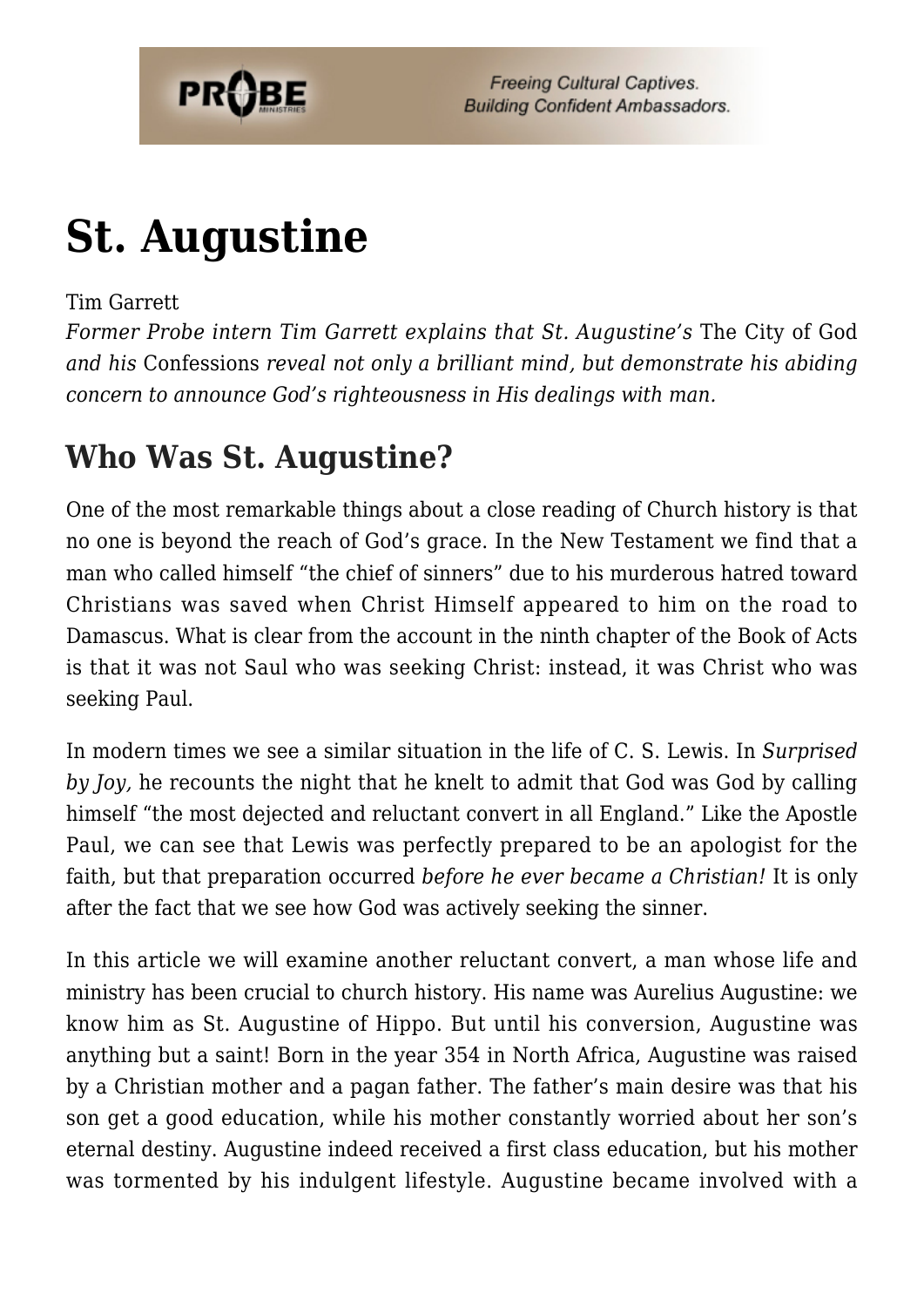

concubine at the age of seventeen, a relationship which lasted thirteen years and produced one son. Recognizing that sexual lust was competing with Christ for his affections, Augustine uttered the famous prayer "Make me chaste Lord . . . but not yet."

While sexual passion ruled his heart, Augustine sought wisdom with his mind. After suffering enormous internal conflicts, Augustine submitted himself to Christ at the age of thirty-two, and soon thereafter became Bishop of Hippo. Augustine became a tireless defender of the faith, diligent in his role as a shepherd to the flock as well as one of the greatest intellects the Church has ever known.

In this look at the life of Augustine we will focus on two of his greatest books–the *Confessions*, and *The City of God*. As we will see, Augustine's life and work is a testimony to the boundless mercy and grace of the Lord Jesus Christ.

# **Augustine's Youth**

In a gripping television interview recently broadcast on *60 Minutes,* the man convicted of the Oklahoma City bombings spoke of his grievances against the federal government. During the interview, Timothy McVeigh revealed that his lawyers have filed an appeal that maintains that pre-trial publicity prevented him from getting a fair trial. Like many of us, McVeigh seems intent on avoiding the penalty of his actions; but rather than doing so by insisting upon his innocence, he is attempting to have the verdict thrown out due to a technicality.

It was truly disturbing to see an articulate young man such as McVeigh coldly dismiss the mass murder of innocents on the basis of a legal technicality. In many respects, his demeanor reflects the contemporary shift in attitude toward sin and guilt that has had devastating consequences for society. As a nation, America has seen a shift from a worldview primarily informed by biblical Christianity to one in which the individual is no longer responsible for his actions. Now it is either society or how one is raised that is given emphasis.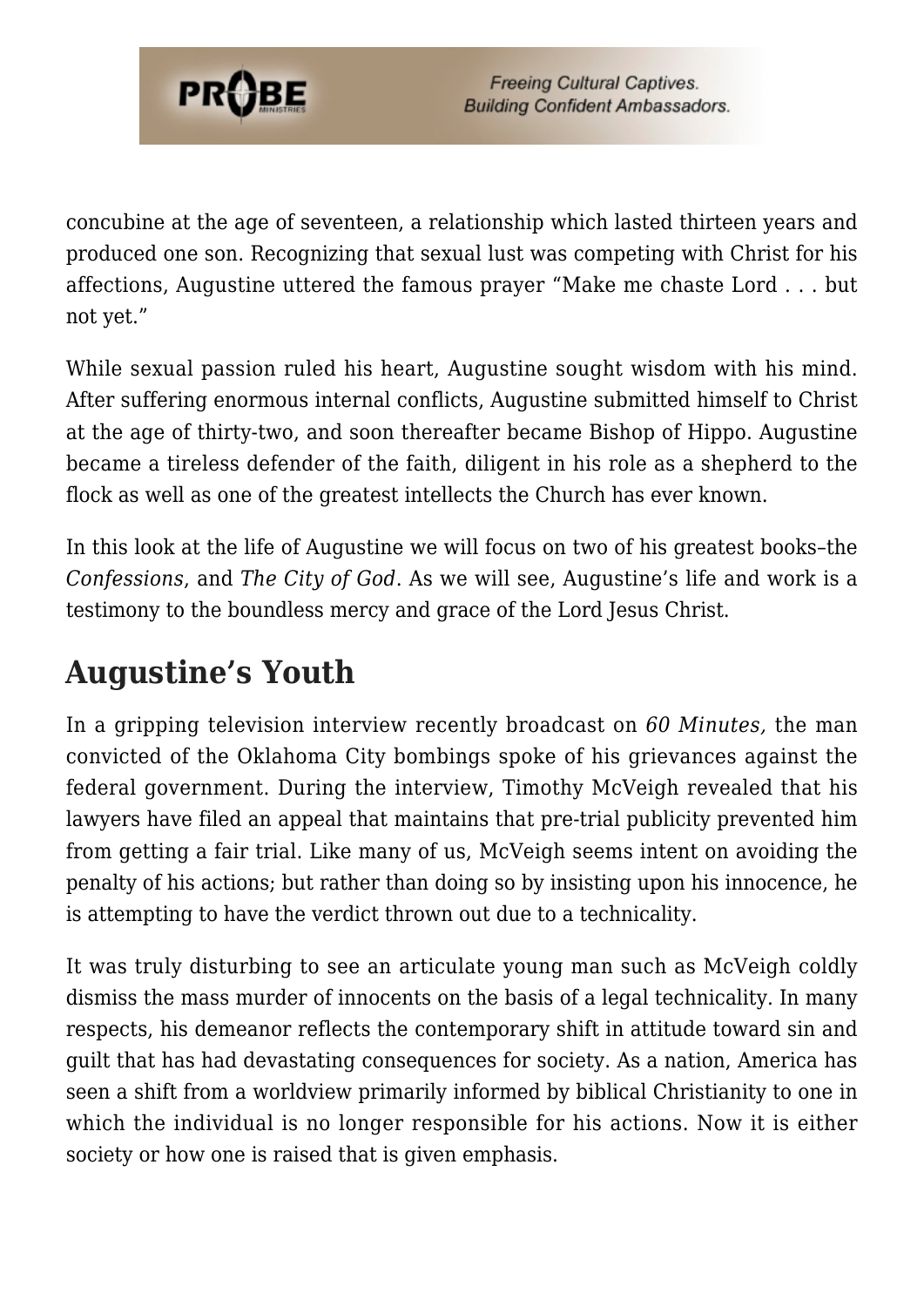

**Freeing Cultural Captives. Building Confident Ambassadors.** 

Against this cultural backdrop it is truly therapeutic to read Augustine's *Confessions.* Throughout this wonderful book, which is written in the form of a prayer, Augustine freely admits his willful disobedience to God. Augustine's intent is to reveal the perversity of the human heart, but specifically that of his own. But Augustine was not intent on just confessing his sinfulness: this book is also the confession of his faith in Christ as well. Augustine, as he is moved from a state of carnality to one of redemption, marvels at the goodness of God.

One of the most telling incidents in the *Confessions* is Augustine's recollection of a decisive event in his youth. He and an assortment of friends knew of a pear tree not far from his house. Even though the pears on the tree didn't appeal to Augustine, he and his friends were intent on stealing the pears simply for the thrill of it. They had no need of the pears, and in fact ending up throwing them to some pigs. Augustine's account of this thievery reveals a penetrating insight into our dilemma as human beings. Whereas today many want to blame their parents or their environment for their problems, Augustine admits that his sole motive was a love of wickedness: he *enjoyed* his disobedience.

This reflects one of Augustine's major contributions to Christian theology: his emphasis on the perversity of the human will. We would all do well to read Augustine's *Confessions* if only to remind us that evil isn't simply a sickness but a condition of the heart that only Jesus Christ can heal.

#### **Augustine's Search for Wisdom**

In his fascinating book entitled *Degenerate Moderns,* author Michael Jones convincingly documents how many of the intellectual gurus of the modern era have conformed truth to their own desires. Jones research reveals how Margaret Mead, Alfred Kinsey, and other prominent trend-setters intentionally lied in their research in order to justify their own sexual immorality. Sadly, contemporary culture has swallowed their findings, leading many to conclude that sexual immorality is both normal and legitimate.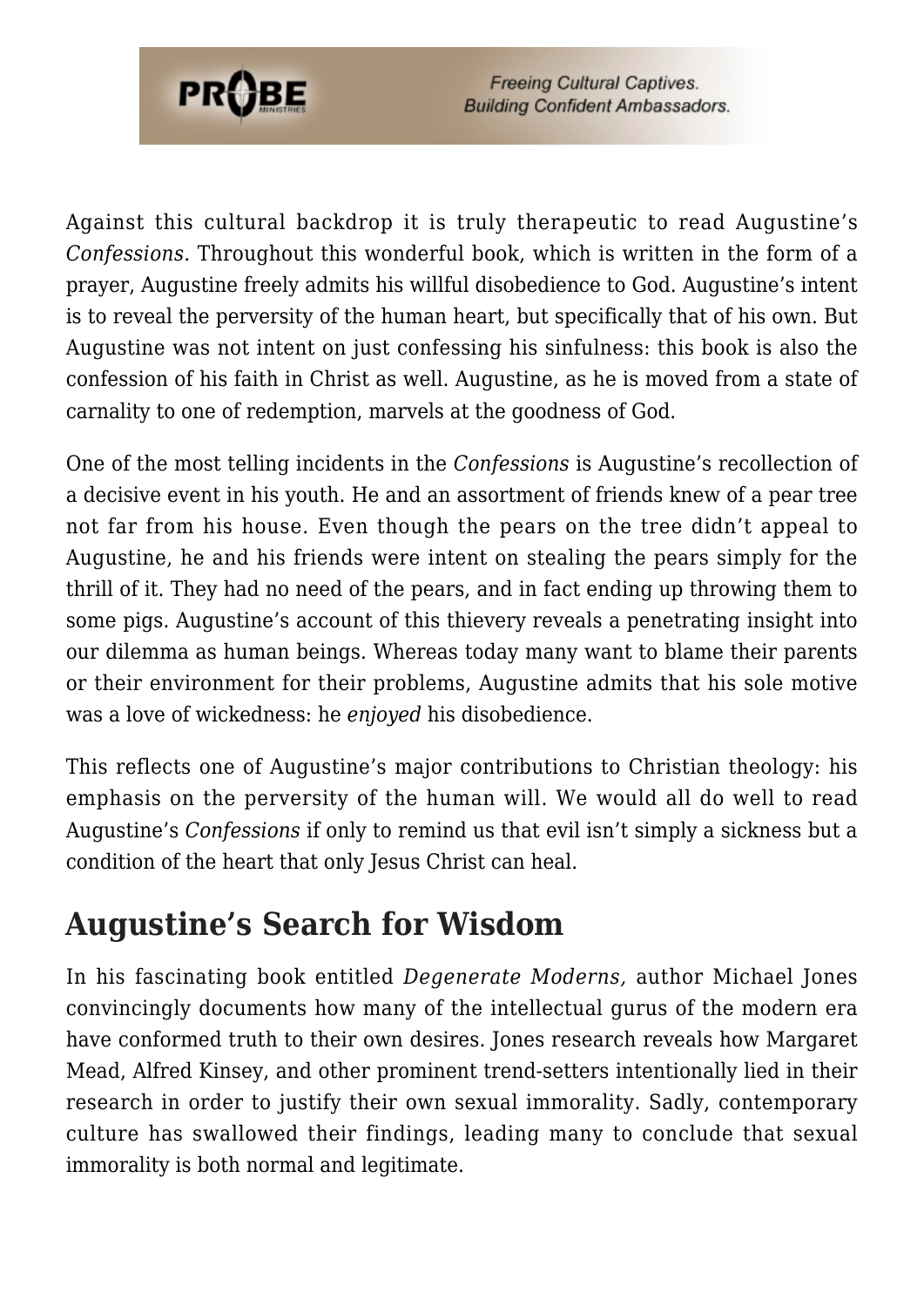

**Freeing Cultural Captives. Building Confident Ambassadors.** 

However, when we turn to Augustine's *Confessions,* we see someone who has subordinated his own desires to the truth. The *Confessions* is an account of how Augustine attempted to satisfy the longings of his heart with professional ambition, entertainment, and sex, yet remained unfulfilled. One of Augustine's most famous prayers is therefore the theme of the whole book: "Our hearts are restless until they find their rest in Thee, O God." Only by submitting his own desires to the Lordship of Christ did Augustine find the peace that he was seeking.

But that submission did not come easy. Throughout most of his adult life, Augustine had been seeking to discover wisdom. But two questions were especially disturbing for him: What is the source of evil, and How can a Being without physical properties exist? Obviously, this second question was a barrier to his belief in the God of the Bible. In his search for answers, Augustine became involved with a group known as the Manichees, who combined Christian teaching with the philosophy of Plato. Plato's philosophy helped convince Augustine that existence did not require physical properties, but he found their answer to the question of evil problematic, and after eight years as a seeker left the Manichees.

Still, the most difficult barrier for Augustine was not intellectual, but a matter of the heart. He eventually came to the point where he knew he should submit himself to Christ, but was reluctant to do so if it meant giving up his relationship with his concubine. One day, while strolling through a walled garden, Augustine heard from the other side of the wall what sounded like a child's voice, saying "pick up and read, pick up and read." At first he thought it was a children's game. Then, acknowledging what he took to be a command of the Lord, he picked up a nearby Bible, and upon opening it immediately came to Romans 13:13-14, words tailor made for Augustine: "Not in riots and drunken parties, not in eroticisms and indecencies, not in strife and rivalry, but put on the Lord Jesus Christ and make no provision for the flesh in its lusts." Augustine's search for wisdom was complete, as he acknowledged that wisdom is ultimately a *person*: Jesus Christ. The wisdom of God had satisfied his deepest longings.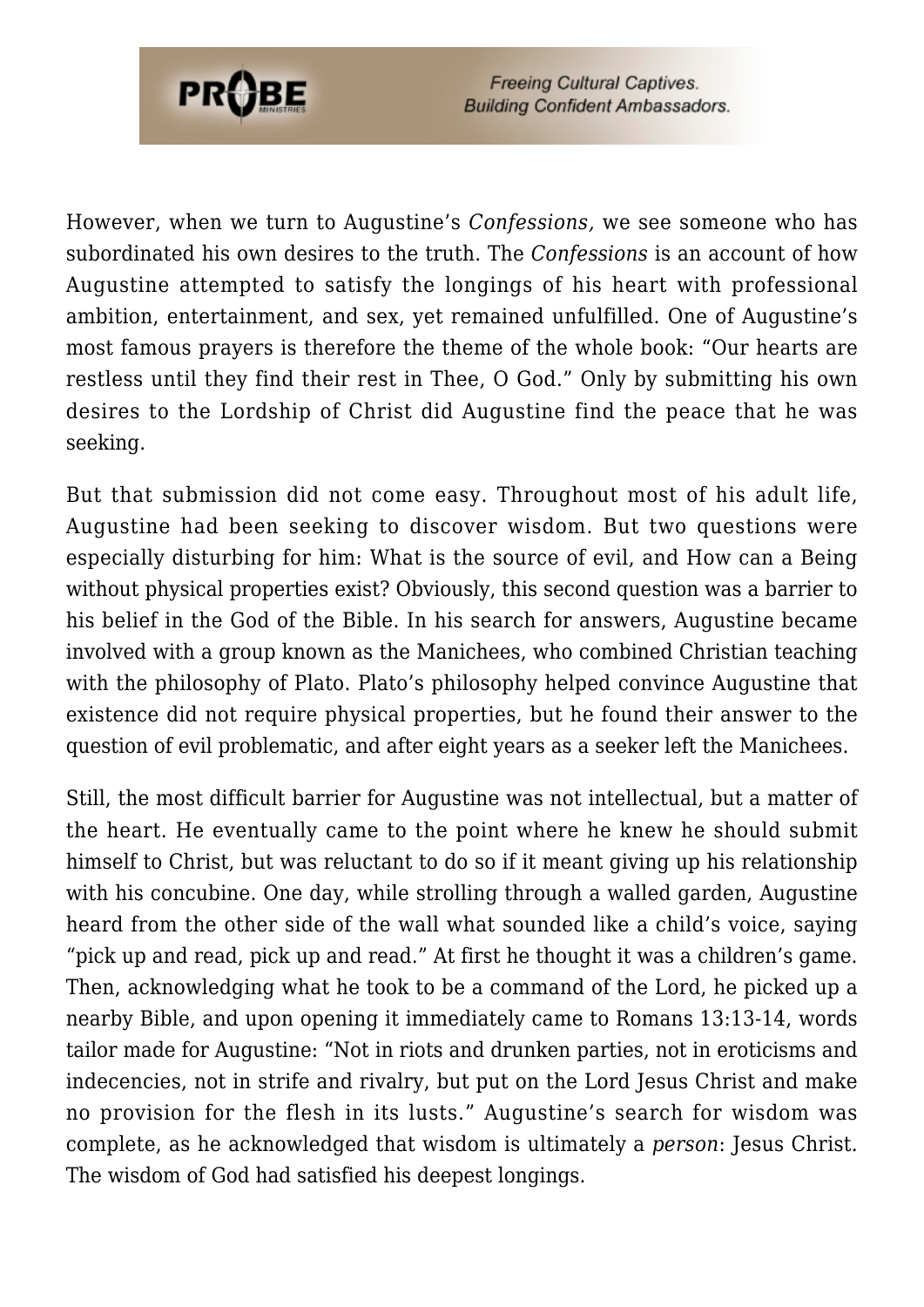

# **Augustine's Philosophy of History:** *The City of God*

The United States is currently going through what some call a "culture war." On the one hand there are those who believe in eternal truth and the importance of maintaining traditional morality. At the other end of the spectrum are those who believe that the individual is autonomous and should be free to live as he pleases without anyone telling him what is right or wrong. Until thirty years ago the first group held sway. Today, that same group is considered divisive and extreme by the "politically correct" mainstream culture.

But culture wars are not unique to modern America. In the year 410, mighty Rome was sacked by an invading army of Goths. Soon thereafter, the search was on for a scapegoat. In the year 381 Christianity superceded the ancient religion of the Romans as *the* state religion. This enraged those who favored the old state religion, who claimed that Rome had gained world supremacy due to the favor of the ancient gods. When Rome officially accepted the Christian God and forsook the gods, the gods were said to have withdrawn their favor and allowed the invading armies to breach the walls of Rome in order to demonstrate their anger at being replaced by the Christian God. Educated Romans found such an argument silly, but an even more serious charge was that Christians were disloyal to the state, since their allegiance was ultimately to God. Therefore, Christianity was blamed for a loss of patriotism since Christians believed themselves to ultimately be citizens of another kingdom¼the Kingdom of God.

Augustine responded to these accusations by writing his philosophy of history in a book entitled *The City of God*. Augustine spent thirteen years researching and writing this work, which takes it title from Psalm 87:3: "Glorious things are spoken of you, O City of God." Augustine's main thesis is that there are two cities that place demands on our allegiance. The City of Man is populated by those who love themselves and hold God in contempt, while the City of God is populated by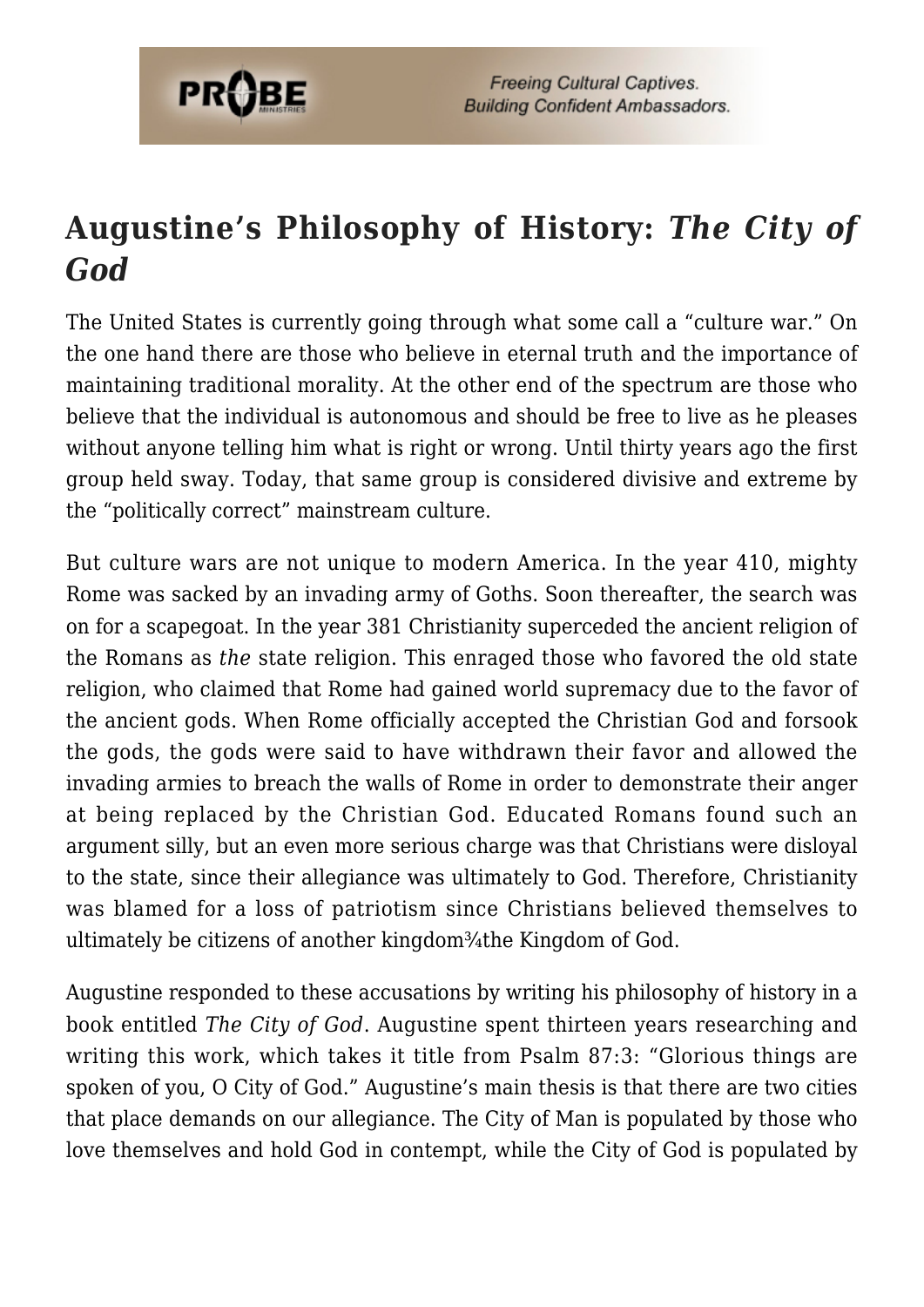

those who love God and hold themselves in contempt. Augustine hoped to show that the citizens of the City of God were more beneficial to the interests of Rome than those who inhabit the City of Man.

For anyone interested in the current debate between secularists and the "Religious Right," Augustine's argument is a masterful combination of historical research and literary eloquence. Christians in particular would be well served by studying this important document, since believers are often accused of being divisive and extreme, characteristics considered by some as un-American.

In Augustine's time, it was asserted that the values of Christianity were not consistent with good Roman citizenship. But Augustine's historical investigation revealed that it is sin that is at the root of all our problems: starting with Cain's murder of Abel, the sin of Adam has borne terrible consequences.

Much of Augustine's task was to demonstrate the consequences of a society that loses its moral compass. Augustine took it upon himself to demonstrate the falsity of the assertion that the Christian worldview is incompatible with civic life. Those who maintained that the acceptance of Christian virtues had had a direct bearing on Rome's fall did so primarily from a very limited perspective. The clear implication was that Christianity, a religion that asks its adherents to love their neighbor and pray for their enemies, had fostered a society incapable of defending itself against its more vicious neighbors.

Augustine's response was to demonstrate that Rome had suffered through numerous catastrophes *long* before Christianity ever became the religion of the Romans. Actually, it was due to the respect of the Goths for Christianity that their attack wasn't worse than it was: they relented after only three days. Against those who claimed that Christians could not be loyal citizens due to their higher allegiance to God, Augustine reminded them that the Old and New Testament Scriptures actually *command* obedience to the civil authorities. And any assertion that Christianity had weakened the defense of the empire failed to acknowledge